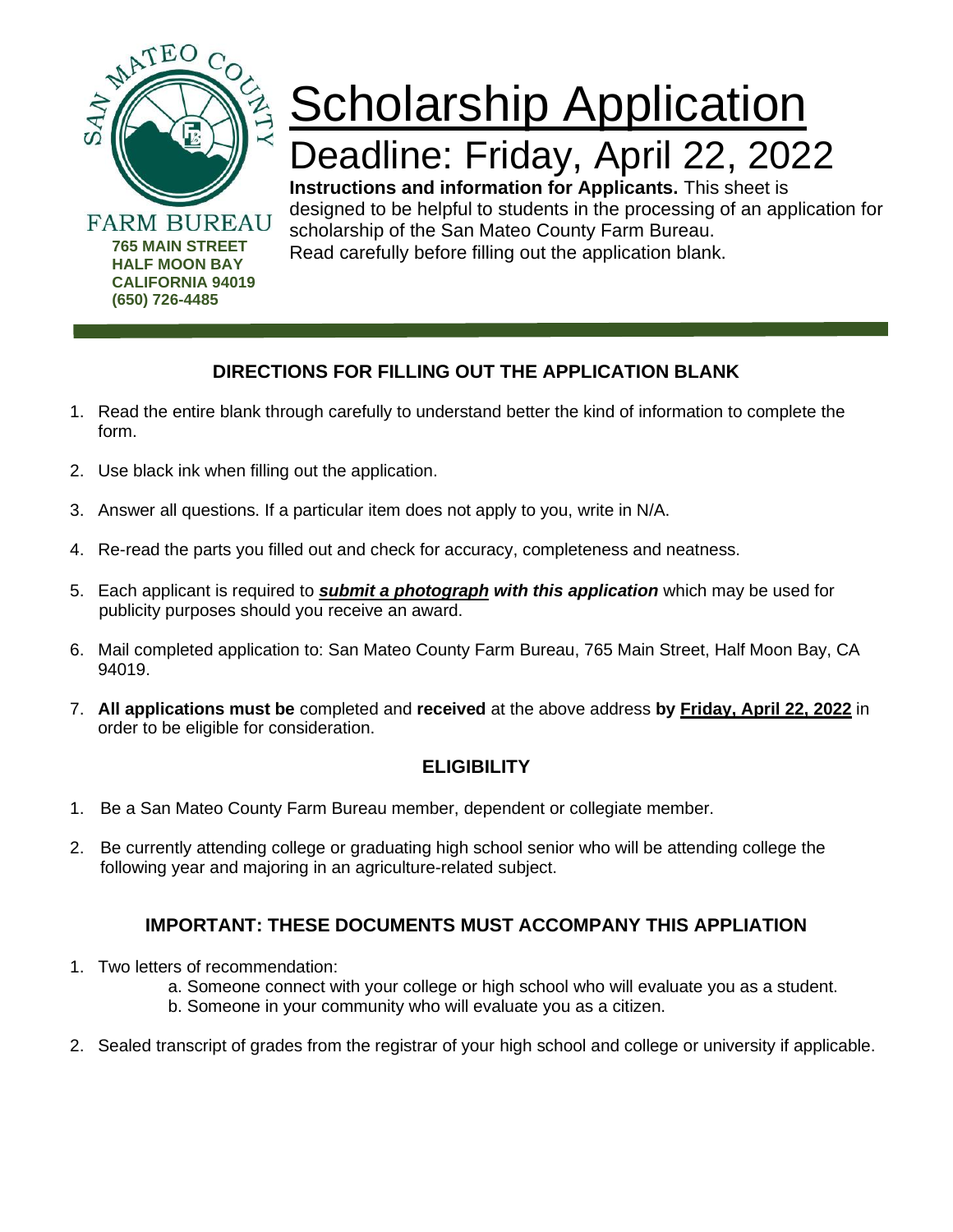#### **APPLICATION FOR SCHOLARSHIP**

| 1. Name: ________ |                                                                           |       |     |                                                                                                        |  |
|-------------------|---------------------------------------------------------------------------|-------|-----|--------------------------------------------------------------------------------------------------------|--|
|                   | Last                                                                      | First |     | Middle                                                                                                 |  |
|                   |                                                                           |       |     |                                                                                                        |  |
|                   |                                                                           |       |     |                                                                                                        |  |
|                   |                                                                           |       |     |                                                                                                        |  |
|                   |                                                                           |       |     |                                                                                                        |  |
|                   |                                                                           |       |     |                                                                                                        |  |
|                   |                                                                           |       |     |                                                                                                        |  |
|                   |                                                                           |       |     |                                                                                                        |  |
|                   |                                                                           |       |     |                                                                                                        |  |
|                   |                                                                           |       |     |                                                                                                        |  |
|                   | 9. Names of Sisters and Brothers                                          |       | Age | School Attending                                                                                       |  |
|                   | List the colleges you have applied to if you are not presently attending: |       |     |                                                                                                        |  |
|                   |                                                                           |       |     |                                                                                                        |  |
|                   |                                                                           |       |     | 12. List any academic honor or scholarships you received in high school/college:                       |  |
|                   |                                                                           |       |     |                                                                                                        |  |
|                   |                                                                           |       |     | 14. Do you have experience in the agricultural industry? _____ If yes, describe briefly: ___________   |  |
|                   |                                                                           |       |     | 15. Are you presently employed? ______ If so, give name and address of employer, hours worked per week |  |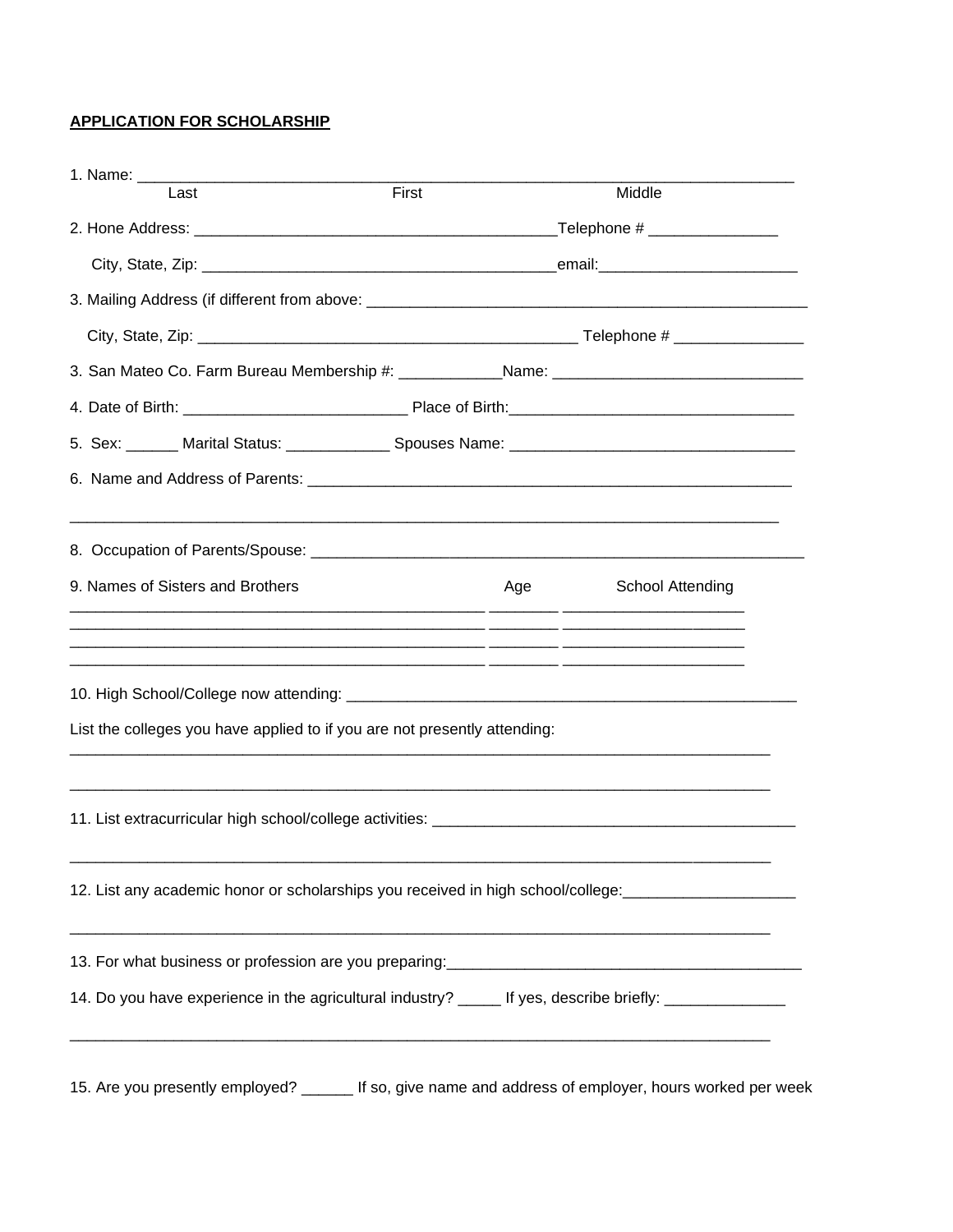and brief description of duties: \_\_\_\_\_\_\_\_\_\_\_\_\_\_\_\_\_\_\_\_\_\_\_\_\_\_\_\_\_\_\_\_\_\_\_\_\_\_\_\_\_\_\_\_\_\_\_\_\_\_\_\_\_\_\_\_\_

17. Do you expect to work during the coming summer vacation? \_\_\_\_ If so, supply Information as to such expected employment: \_\_\_\_\_\_\_\_\_\_\_\_\_\_\_\_\_\_\_\_\_\_\_\_\_\_\_\_\_\_\_\_\_\_\_\_\_\_\_\_\_\_\_\_\_\_\_\_\_\_\_\_\_\_\_\_\_\_\_\_\_\_\_\_\_

\_\_\_\_\_\_\_\_\_\_\_\_\_\_\_\_\_\_\_\_\_\_\_\_\_\_\_\_\_\_\_\_\_\_\_\_\_\_\_\_\_\_\_\_\_\_\_\_\_\_\_\_\_\_\_\_\_\_\_\_\_\_\_\_\_\_\_\_\_\_\_\_\_\_\_\_\_\_\_\_\_\_\_\_

\_\_\_\_\_\_\_\_\_\_\_\_\_\_\_\_\_\_\_\_\_\_\_\_\_\_\_\_\_\_\_\_\_\_\_\_\_\_\_\_\_\_\_\_\_\_\_\_\_\_\_\_\_\_\_\_\_\_\_\_\_\_\_\_\_\_\_\_\_\_\_\_\_\_\_\_\_\_\_\_\_

18. If married, is your spouse employed? \_\_\_\_\_\_\_\_\_\_\_\_\_ If so, annual earnings: \_\_\_\_\_\_\_\_\_\_\_\_\_\_\_\_\_\_\_\_\_

19. Please state below you annual anticipated income and expenses for coming school year. Be specific on all items. Additional data may be attached.

#### **EXPENSES INCOME**

|                                                                                                                       | Earnings: Summer ___________________    |  |
|-----------------------------------------------------------------------------------------------------------------------|-----------------------------------------|--|
|                                                                                                                       | Between Quarters ___________________    |  |
|                                                                                                                       | During School Year _________________    |  |
| Social (Frat., Sor., etc.) __________________________                                                                 | Total Earnings ________________________ |  |
| Personal Debt Payments (Specify)                                                                                      | Husband's or Wife's Earnings _______    |  |
|                                                                                                                       | Aid from Family _______________________ |  |
|                                                                                                                       |                                         |  |
|                                                                                                                       | Loans (Specify) _______________________ |  |
|                                                                                                                       |                                         |  |
|                                                                                                                       |                                         |  |
| Transportation (Car Payment, Insurance)                                                                               |                                         |  |
|                                                                                                                       | Scholarships (By Name and Amount)       |  |
|                                                                                                                       |                                         |  |
| Misc. Expenses (Specify)_____________________                                                                         |                                         |  |
|                                                                                                                       |                                         |  |
| <u> 1989 - Johann Barn, mars ann an t-Amhain ann an t-Amhain ann an t-Amhain ann an t-Amhain an t-Amhain an t-Amh</u> | Aid from Other Sources (Specify)        |  |
|                                                                                                                       |                                         |  |
|                                                                                                                       |                                         |  |

20. Please state below (or attached) in letter form why you are applying for this scholarship. Cover both financial need and academic promise.